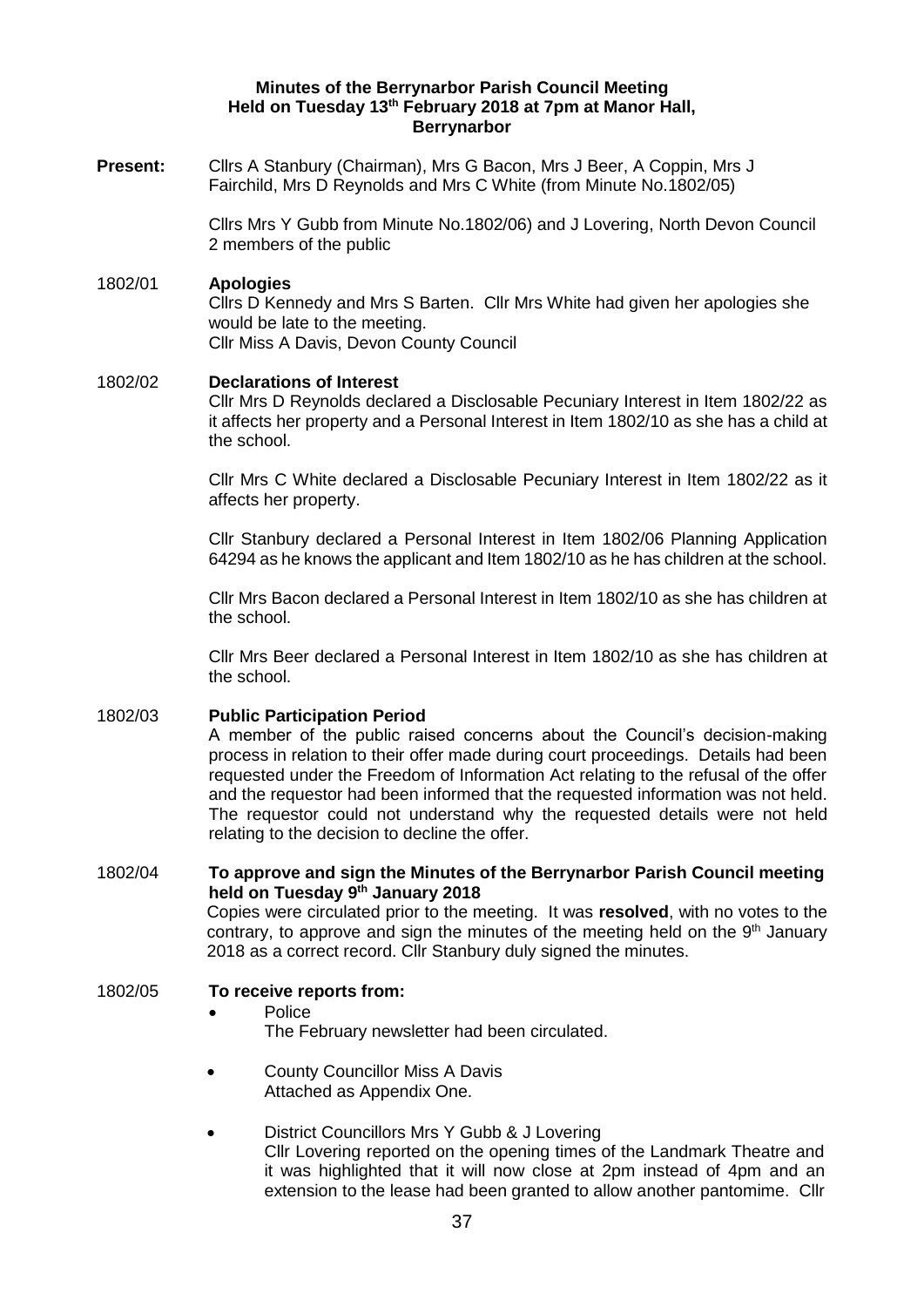Lovering explained that there would be a pop-up museum whilst the extension to the Barnsatple Museum is completed. The Pannier Market in Barnstaple will now be closed at night due to ant-social behavior and a litter pick on the Link Road was due to commence.

Cllr Mrs White entered the meeting.

- Play Area Inspections. Councillor Mrs J Beer Due to recent weather conditions Cllr Mrs Beer had been unable to complete inspections.
- Councillor Mrs D Reynolds, Manor Hall Cllr Mrs Fairchild reported that the Lottery Bid had been submitted.
- Footpaths Report Councillor Mrs Fairchild Cllrs Mrs Fairchild and Mrs White reported that the survey forms had been completed and passed to the Clerk, there were a few issues that had been reported which would be discussed later in the meeting as an Agenda item.
- Dog Exercise area Councillor Mrs White Nothing to report
	- Meetings/events attended by Councillors/Clerk The Clerk reported that she had recently attended a training session on the new General Data Protection Regulations that will come into law on the 25<sup>th</sup> May 2018. The government had indicated to the Devon Association of Local Councils that it was not expecting Town and Parish Councils to be compliant on the 25<sup>th</sup> May but certainly working towards compliance. A full report would be produced for the next meeting. The Clerk explained that members would need to consider training opportunities to understand the requirements and she would be attending a further training event in April.

Cllr Coppin asked if the options for the transfer of the public toilets and car park had been received from NDC. It was noted that the options had not been received and the Clerk and Cllr Mrs Gubb were regularly chasing the issue.

Cllr Mrs Gubb entered the meeting.

#### 1802/06 **Planning & Planning Correspondence**

Planning Applications: to consider Planning Applications received to date None.

6.1 Planning Applications

**64294** Erection of one temporary agriculture workers dwelling Location: Land Adjacent to Buddicombe House, Combe Martin, Ilfracombe Applicant/Agent: Mr and Mrs Rice

It was **resolved**, with no votes to the contrary and one abstention, to recommend APPROVAL.

**64370** Prior approval for proposed change of use from agricultural building to dwelling house (class Q(A&B)) Location: Higher Twitchen, Berry Down, Combe Martin, Ilfracombe Applicant/Agent: Ms Bowden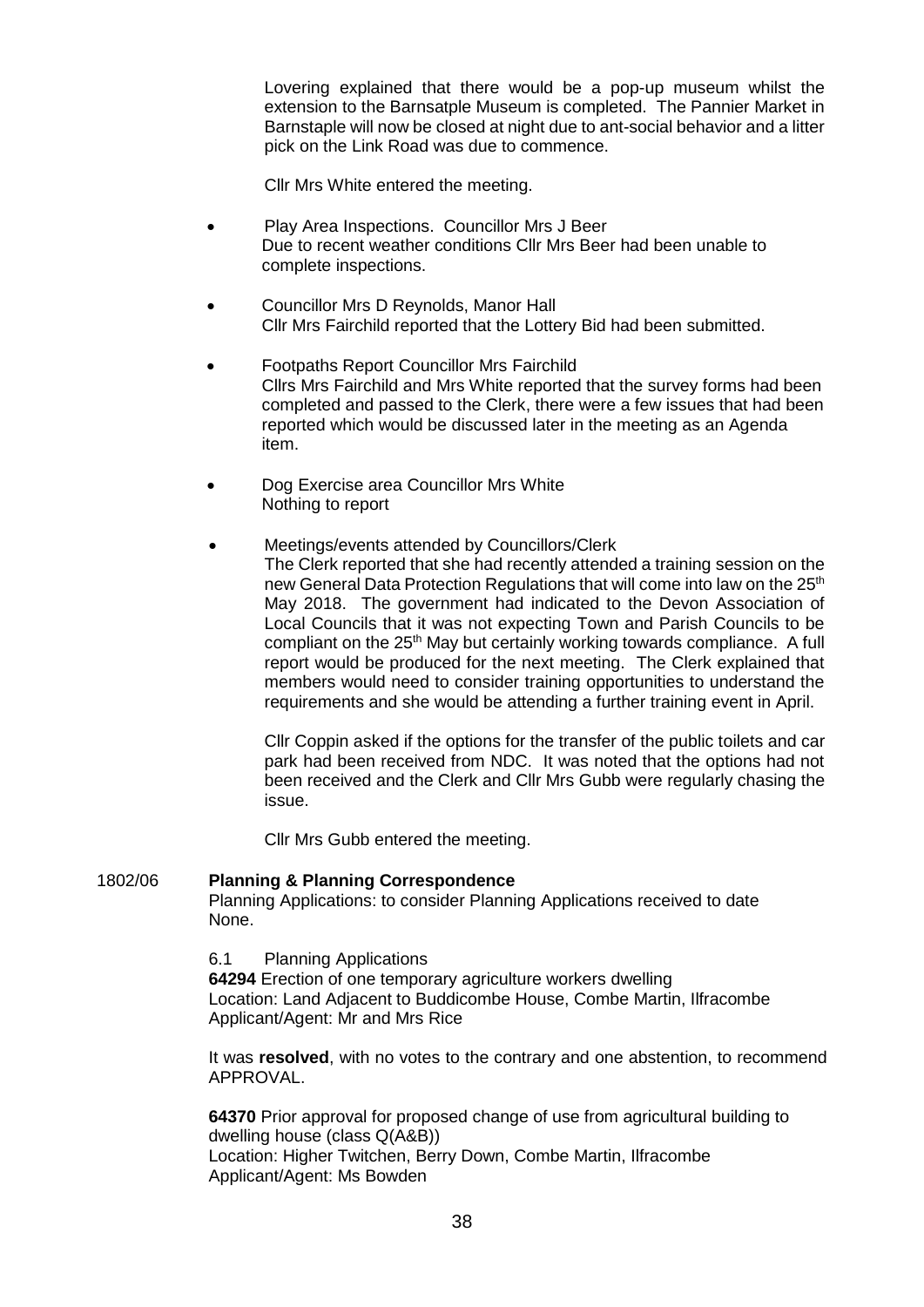The Parish Council would ask if the building is fully agriculture for class Q purposes.

**64429** Extension to dwelling

Location: Sandpiper Wood Park Lane, Sterridge Valley, Berrynarbor, Ilfracombe Applicant/Agent: Mr and Mrs Singleton

It was **resolved**, with no votes to the contrary, to recommend APPROVAL.

**64393** Installation of replacement garage doors Location: Dorma House, 45 The Village, Berrynarbor, Ilfracombe Applicant/Agent: Mr Bardsley

It was **resolved**, with no votes to the contrary, to recommend APPROVAL.

6.2 Planning Decisions: The Planning Authority has given Approval for: **64179** Erection of outbuilding at Berri Dale, Barton Lane, Berrynarbor, Ilfracombe

**64447** Notification of works to trees in a Conservation Area in respect of repollarding of one Ash tree at High Bank, Silver Street, Berrynarbor, Ilfracombe

It was **resolved**, with no votes to the contrary, to note the decision notices.

#### 1802/07 **Matters to Note** (correspondence is available from the Clerk unless otherwise stated)

- Completion of Monthly Defibrillator report
- Combe Martin, Berrynarbor and East Down Police Newsletter February 2018 (available on the website)
- Details of opening times and facilities of Killacleave Recycling Centre, Ilfracombe during improvement works (available on website)
- DALC's January newsletter
- Lawful development certificate for existing change of use of land as an informal amenity area for Berrynarbor Park Residents and siting of maintenance equipment, buildings and greenhouse at Berrynarbor Park, Sterridge Valley, Berrynarbor, Ilfracombe - Granted
- Healthwatch Voices Winter 2018 newsletter
- Thank you Letter from Torridge, North, Mid & West Devon Citizens Advice (copy enclosed for Cllrs)
- Clerks & Councils Direct January 2018
- ICO January newsletter
- DALC Spring Events (copy enclosed for Cllrs)

It was **resolved**, with no votes to the contrary, to note the above.

# 1802/08 **To approve payments and receipts to date**

The following payments were received: -

# **Payments 10th January 2018 – 13th February 2018**

| <b>Clerk's February Salary</b>                 | £300(Net) |                                     |         |
|------------------------------------------------|-----------|-------------------------------------|---------|
| Expenses: Mileage                              |           | 13/02/2018 39 miles $\omega$ 0.45 = | £17.55  |
| Total:                                         |           |                                     | £317.55 |
| <b>HMRC PAYE</b>                               |           |                                     | £75     |
| Buckets and Sparkle, January Toilet Cleaning   |           |                                     | £100    |
| <b>British Gas, Electricity Public Toilets</b> | £7.04     |                                     |         |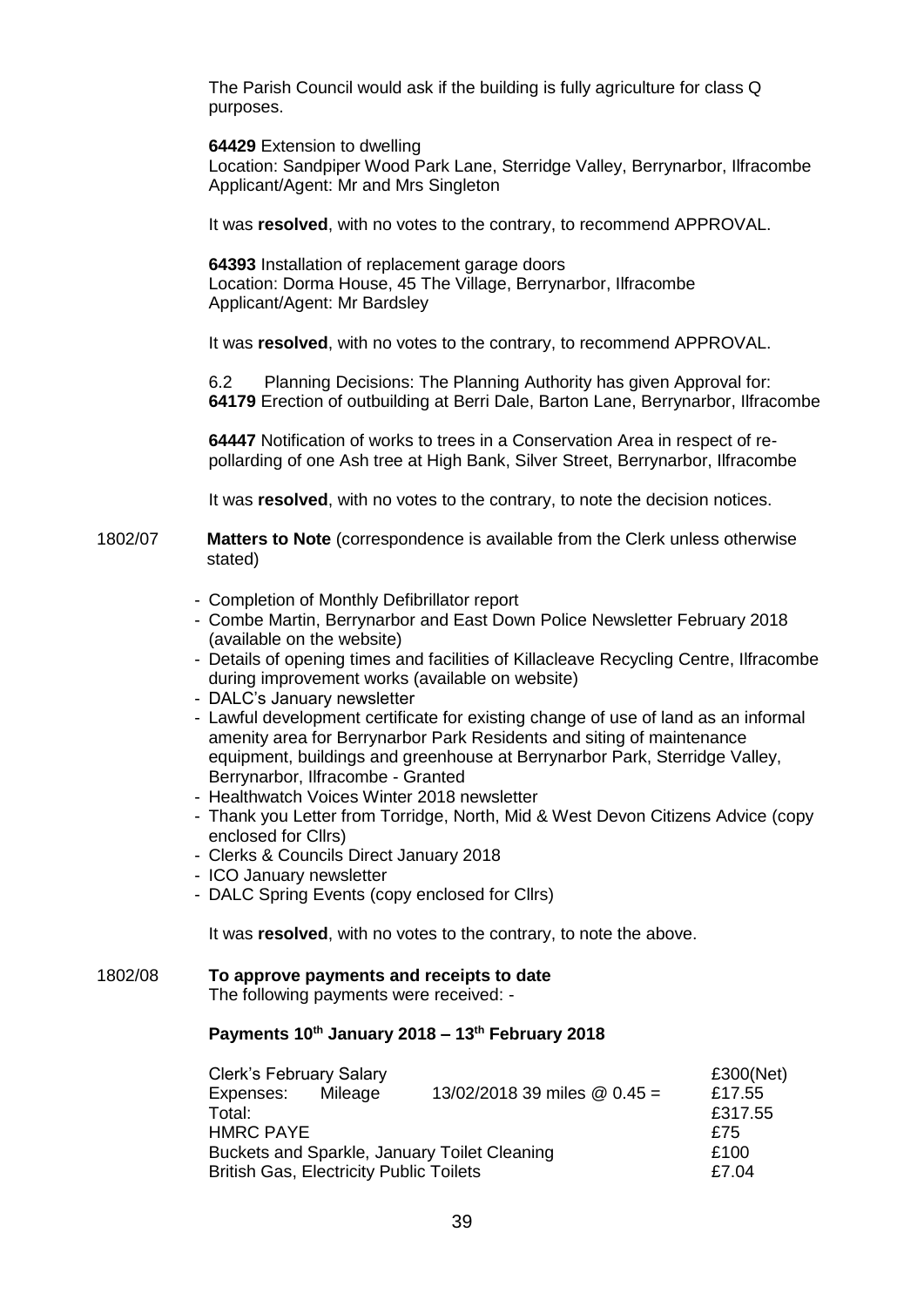| <b>British Gas, Electricity Public Toilets</b>  | £7.56   |
|-------------------------------------------------|---------|
| South West Water                                | £66.90  |
| <b>Payments total:</b>                          | £574.05 |
| Receipts 10th January 2018 - 13th February 2018 |         |
| Interest                                        | £0.69   |
| Anonymous donation towards installation         | £100    |
| of Basket Swing at school                       |         |
| <b>Receipts total:</b>                          | £100.69 |

It was **resolved**, with no votes to the contrary, to approve the payments.

#### 1802/09 **To receive budget review**

The budget review was circulated prior to the meeting and it was **resolved**, with no votes to the contrary, to note the information.

#### 1802/10 **To note that the Basket Swing could not be installed at the School and consider the future of the Swing and Frame and reimbursement of donations towards the installation**

Members were informed that the Basket Swing had been removed from the Recreation Field, however, it could not be installed at the school and the reasons were still being investigated. It was **resolved**, with no votes to the contrary, to defer consideration of the item and future of the Basket Swing until the next meeting to ensure that the equipment could definitely not be installed at the school. It was further agreed to inform the anonymous donators of the situation and explain that if the swing could not be sited at the school then all donations would be returned as they were given towards the installation at the school.

#### 1802/11 **To consider purchase of AONB Signage to comply with Grant conditions**

Members were informed that a condition of the AONB Grant was the purchase and installation of a sign on each village sign. Two would be "AONB" and one "Outstanding Area of Natural Beauty". The designs have to be agreed with the AONB and they would like to see the logo incorporated on a pressed metal sign. It was noted that the logo could not be incorporated on a pressed metal sign but could be on a separate sign beneath the wording. It was **resolved**, with no votes to he contrary, to purchase the three signs plus three logo signs once the designs have been agreed with the AONB.

2 members of the public left the meeting.

- 1802/12 **To receive notification of Grant award from Tesco Bags of Help towards the replacement of the Bus Shelter and agree the terms and conditions contained within the associated grant agreement** The terms and conditions and grant details were circulated prior to the meeting. It was **resolved**, with no votes to the contrary, to accept the terms and conditions and sign the agreement.
- 1802/13 **To consider an application to the TAP fund for a sound system in the Manor Hall** It was **resolved**, with no votes to the contrary, to apply to the TAP fund for the full Berrynarbor allocation to purchase a sound system for the Manor Hall.

#### 1802/14 **To consider the future lease of the defibrillator**

Cllr Mrs White explained that the defibrillator is on a lease from South West Ambulance and the Council will need to consider saving funds towards a further lease or purchase of the defibrillator. It was noted that the lease was for a four year period from the date of signing which was 19/4/2016 and it was **resolved**,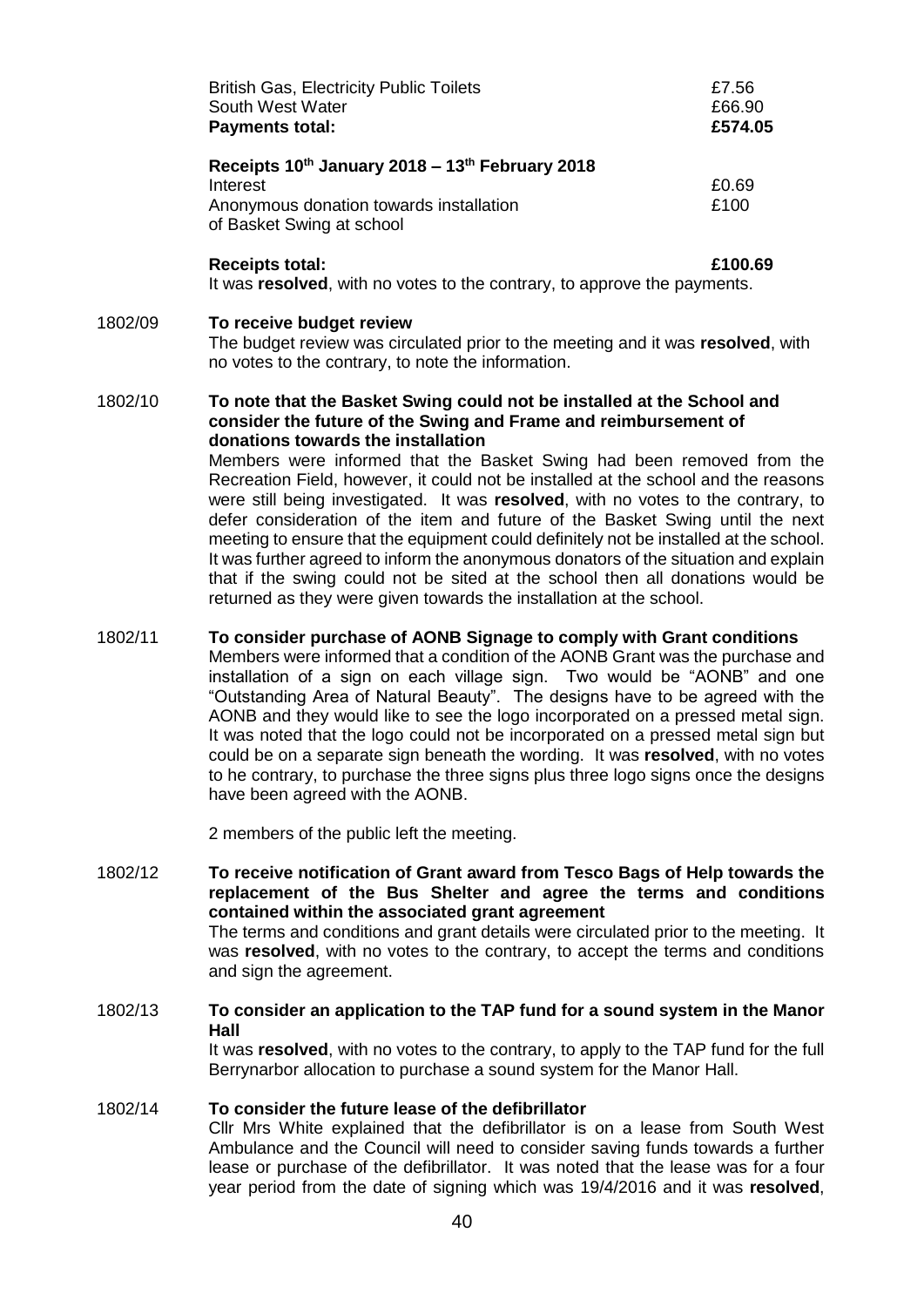with no votes to the contrary, for Cllr Mrs White to liaise with South West Ambulance about the costs involved in purchasing or leasing the defibrillator at the end of the term and report back.

## 1802/15 **To consider priority of works for parish paths**

Cllrs Mrs Fairchild and Mrs White reported on the P3 surveys and explained that Bridleway 9 appeared to have been diverted without permission, the gates on Bridleway 10 could not be opened and the sign had been snapped and covered in ivy. Groundworks were required for footpath 18 and the hedge require cutting. It was **resolved**, with no votes to the contrary, for the Clerk to liaise with DCC's Footpath Warden.

#### 1802/16 **To consider update and request for equipment from Flood Wardens**

Cllr Mrs Gubb thanked the Chairman for his help and assistance during the recent flooding. It was noted that the Flood Wardens had been out assisting local people to prevent flooding and, although gardens in Berrynarbor had been flooded, the Flood Wardens were not aware of any houses in the parish being flooded. The Flood Wardens requested the following equipment:

Smaller head shovel High-Visibility Jackets **Torch Whistle** Cone Replacement bags of sand.

It was noted that following the training the Flood Wardens were advised that the equipment would be provided by the training provider, however, this has not been forthcoming. Cllr Mrs Gubb reported that grants might be available for the purchase of equipment and she would forward the details onto the Clerk.

Cllr Mrs Gubb and Lovering left the meeting.

It was **resolved**, with no votes to the contrary, for the Clerk to investigate the grants available and purchase the above equipment, if a grant is not available it was further **resolved**, with no votes to the contrary, to purchase the above equipment.

#### 1802/17 **To consider grass cutting Tenders for 2018/2019**

Members considered the grass cutting tender received for 2018/2019 and it was **resolved**, with no votes to the contrary, to accept the tender from Berry Arboriculture subject to confirmation of appropriate Public Liability Insurance.

### 1802/18 **To review the following policies:**  Financial Risk Assessment

Information available under the Model Publication Scheme Complaints Procedure Equal Opportunities Grant Giving Policy Model Protocol on the Filming and Recording of Local Council and Committee **Meetings** Safeguarding Policy and Procedure Disciplinary Procedure Policy Pensions Discretion Policy Health & Safety Policy Data Protection Policy Maternity, Paternity and Adoption Leave Policy Flexible Working Policy